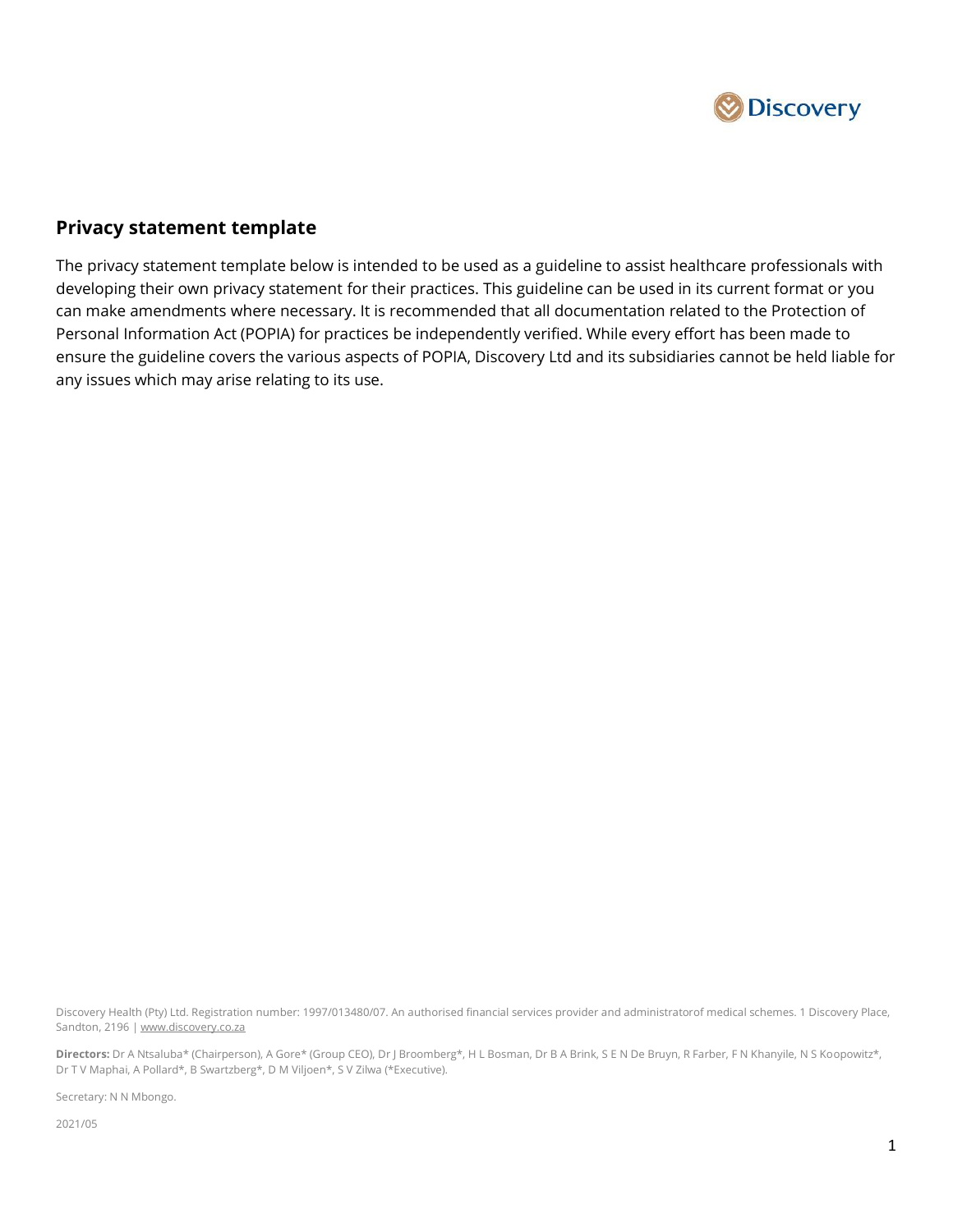# **PRACTICE PRIVACY STATEMENT**

#### **Purpose**

The purpose of this Privacy Statement is to set out how we collect, use, share and otherwise process your personal information, in a manner that is compliant, ethical, adheres to industry best practice and applicable protection of personal information legislation as enacted from time to time.

#### **Definitions**

 $\mathcal{L}=\mathcal{L}$ 

"The Practice" refers to the medical practice of Dr/s \_\_\_\_\_\_\_\_\_\_\_\_\_\_\_\_\_; Practice number: \_\_\_\_\_\_\_\_\_\_\_\_\_\_\_\_; Address:

"You" and "your" refers to you the patient and any of your dependents which may include your spouse, partner, children and other dependents as the case may be.

"Your personal information" refers to personal and special personal information about you and your dependents (as relevant). It includes information about race, gender, sex, pregnancy, marital status, national, ethnic or social origin, colour, sexual orientation, age, physical or mental health, well-being, disability, religion, conscience, belief, culture, language and birth of the individual amongst other things. Thus, your personal information comprises information you may have given to us yourself or we may have collected from other sources (e.g. pathology laboratory).

Process(ing) (of) information means the lawful and reasonable automated or manual activity of collecting, recording, organising, storing, updating, distributing and removing or deleting personal information to ensure that such processing is adequate, relevant and not excessive given the purpose for which it is processed.

Competent person means anyone who is legally competent to consent to any action or decision being taken for any matter concerning a patient or dependent - for example a parent, legal guardian or a legal representative appointed by a court to manage the finances, property, or estate of another person unable to do so because of mental or physical incapacity.

#### **How the practice will process and disclose your personal information and communicate with you**

The Practice will keep your personal information confidential.

When you engage with the practice, you entrust it with personal information about yourself and, where applicable, your dependents. We are committed to protecting your right to privacy.

We have a duty to take all reasonably practicable steps to ensure your personal information is complete, accurate, not misleading and updated on a regular basis. To enable this, we will always endeavour to obtain personal information from you directly. Where we are unable to do so, we will make use of verifiable independent third-party data sources.

You have the right to object to the processing of your personal information and have a choice whether or not to accept these terms and conditions.

However, it is important to note that we require your acceptance to service you and your dependents' medical treatment and care.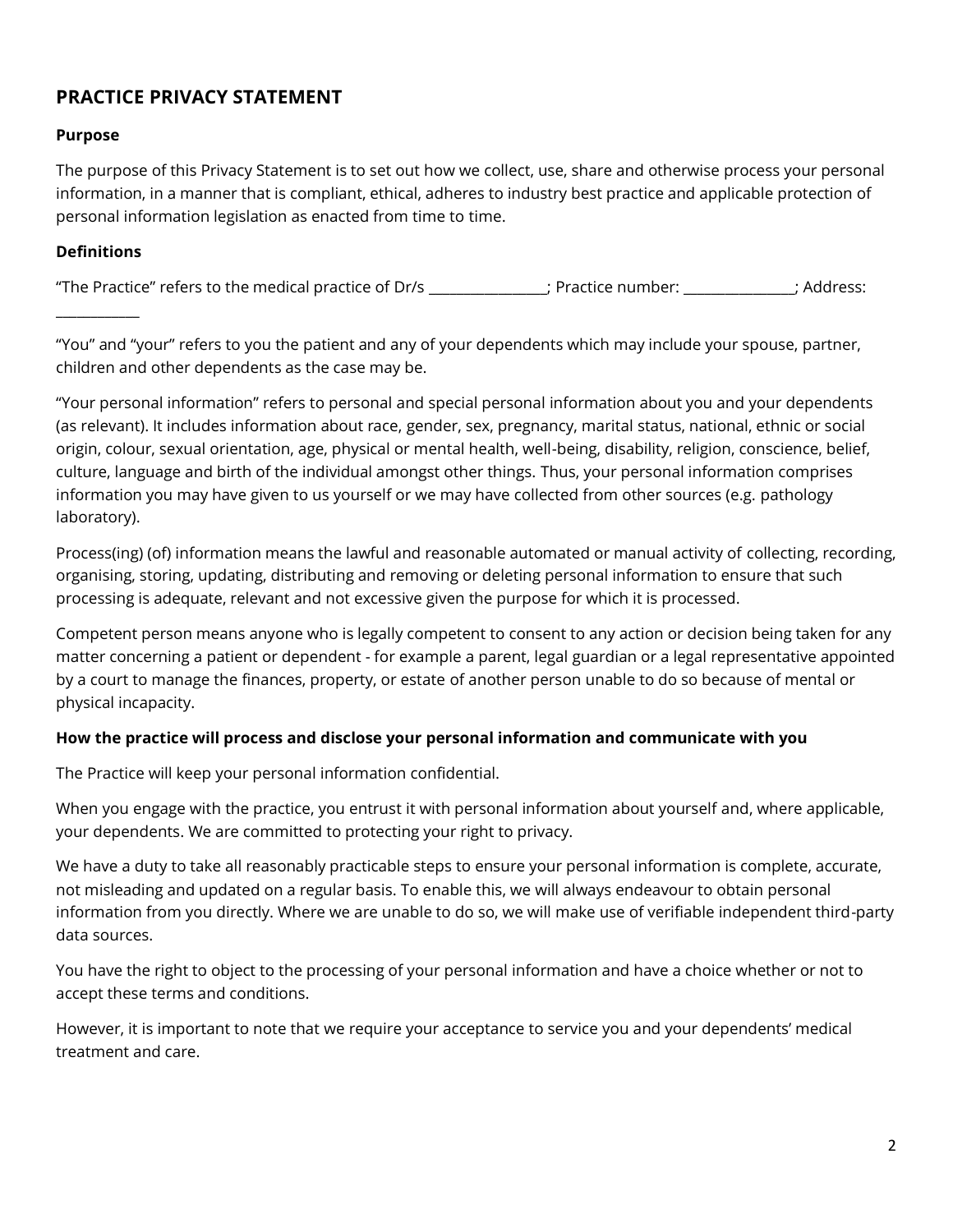By submitting your dependents' relevant personal information, you hereby confirm that you are duly authorised to share such information with us. We will furthermore process their information for the purposes and in the manner set out in this Privacy Statement.

If you are giving consent for a person under 18 (a minor), you confirm that you are a competent person and that you have authority to give their consent on their behalf. If you share your personal information with any third parties, we will not be responsible for how they use this information nor be responsible for any loss suffered by you or your dependents (where applicable).

### **Your consent and acceptance**

You understand and accept that the Practice may process your personal information. We will do so in a manner that complies with the law. We will process your information for the following purposes:

1 | for the provision of health care services to you and your dependents;

2 | for the administration of you and your dependents' interactions with the Practice including but not limited to scheduling appointments, referrals to hospital and /or other healthcare professionals, procuring tests and diagnostic procedures, prescribing and dispensing medication, and the processing/payment of accounts, debt collection, etc;

3 | for claim submissions to your medical scheme (where applicable);

4 | for the provision of relevant information to a contracted third party who requires this information in order to provide a healthcare service to you or your dependents;

5 | to share your personal information with external health administrators, managed care providers and other healthcare practitioners for them to assess or evaluate certain clinical information, in the event that you are subject to such a clinical assessment:

6. I to communicate or report to any state regulatory or any other governance body on any matter relating to your personal information that we are by law obliged to communicate and report on.

*Examples of when and how we will get and share your personal information include*:

1 | Getting your personal information from other relevant sources, including other medical practitioners, contracted service providers.

2 | Transferring your personal information outside the borders of the Republic of South Africa where appropriate, for example to administer international emergency treatment.

3. I If a third party asks the Practice for any of your personal information, we will share it with them only if:

- a | you have already given your consent for the disclosure of this information to that third party; or
- b | we have a legal or contractual duty to give the information to that third party.

4. l The Practice will provide your personal information to any entity with whom you or your dependent/s already have a relationship; or where you or your dependent/s have applied for a product, service or benefit from such an entity. This information will be provided for the administration of you or your dependent/s products or benefits with such entities.

## **Your rights over your information**